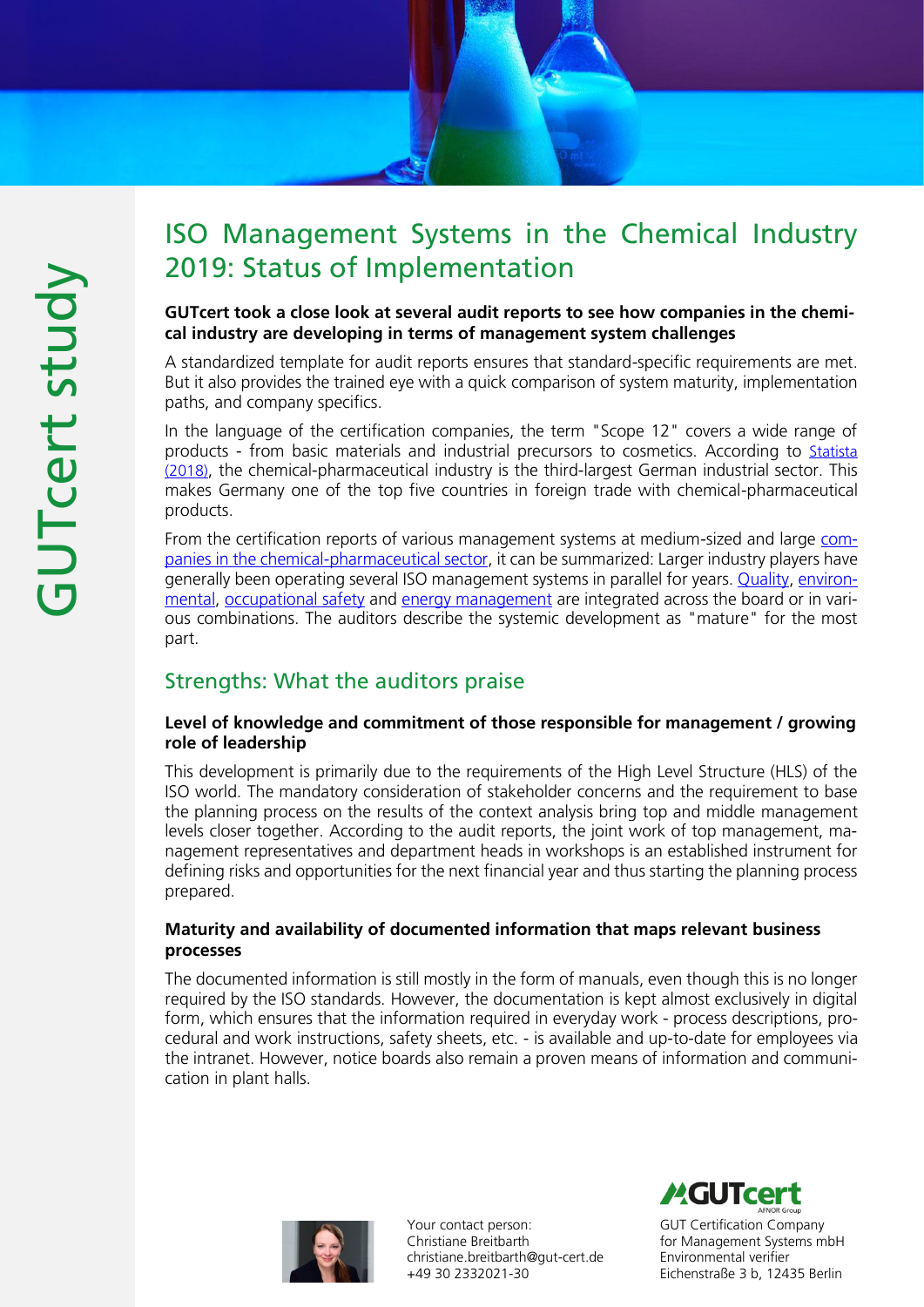### Legal and hazardous substances register and established compliance audits

High environmental and occupational safety risks are part of business in the chemical industry. Comprehensive and complex legislation and regulatory influence counteract these. To meet the challenges of day-to-day business, many plant operators in the industry have been operating management systems for a long time. The legal registers that have been audited and practiced internally and externally over the years and the existing reporting system to the authorities have thus become an integral part of everyday work for employees at all levels of the company, which can definitely be seen as a major strength.

### Internal audits

The high quality of internal audits reflects a high level of system maturity at many companies. Well-trained and experienced auditors check the implementation of standard requirements, the achievement of objectives and further opportunities for continuous improvement. A well thought-out and adhered-to audit program is highlighted as a strength in many reports by external auditors.

# Potential: There is room for improvement

### Management systems integration

If several management systems are operated, they are often not yet consistently integrated: Planning processes, budgeting, internal audits and management reviews often run in parallel, while documentation, training and internal communication are already largely implemented on an integrated basis.

It is particularly important for the sustainable development of the company to assess the risks and opportunities in an integrated process. It is well known that system-relevant interests can collide with each other. For example, energy savings put tax refunds at risk, or existing quality requirements allow little leeway for procurement and process optimization when the same technological solutions are at stake. A corporate strategy that is sustainable in terms of consistency and risk resistance consequently requires a multidimensional approach, to which a truly integrated management system can at least contribute.

### SMARTE Goals

SMARTE goal setting at the operational level is often not consistently present for all divisions and functions, although larger players in the chemical industry usually have clearly (often globally) defined medium-term strategic goals. In practice, however, the goal-setting chain then breaks off at the company or site level.

In these cases, the auditors' plea is unanimous: For successful corporate management, it is essential to establish a clear cascading of goals for individual business areas and link them to multiple interests, including implementing strategically planned resource savings, reducing waste and emissions, and improving energy efficiency.



Your contact person: Christiane Breitbarth christiane.breitbarth@gut-cert.de +49 30 2332021-30

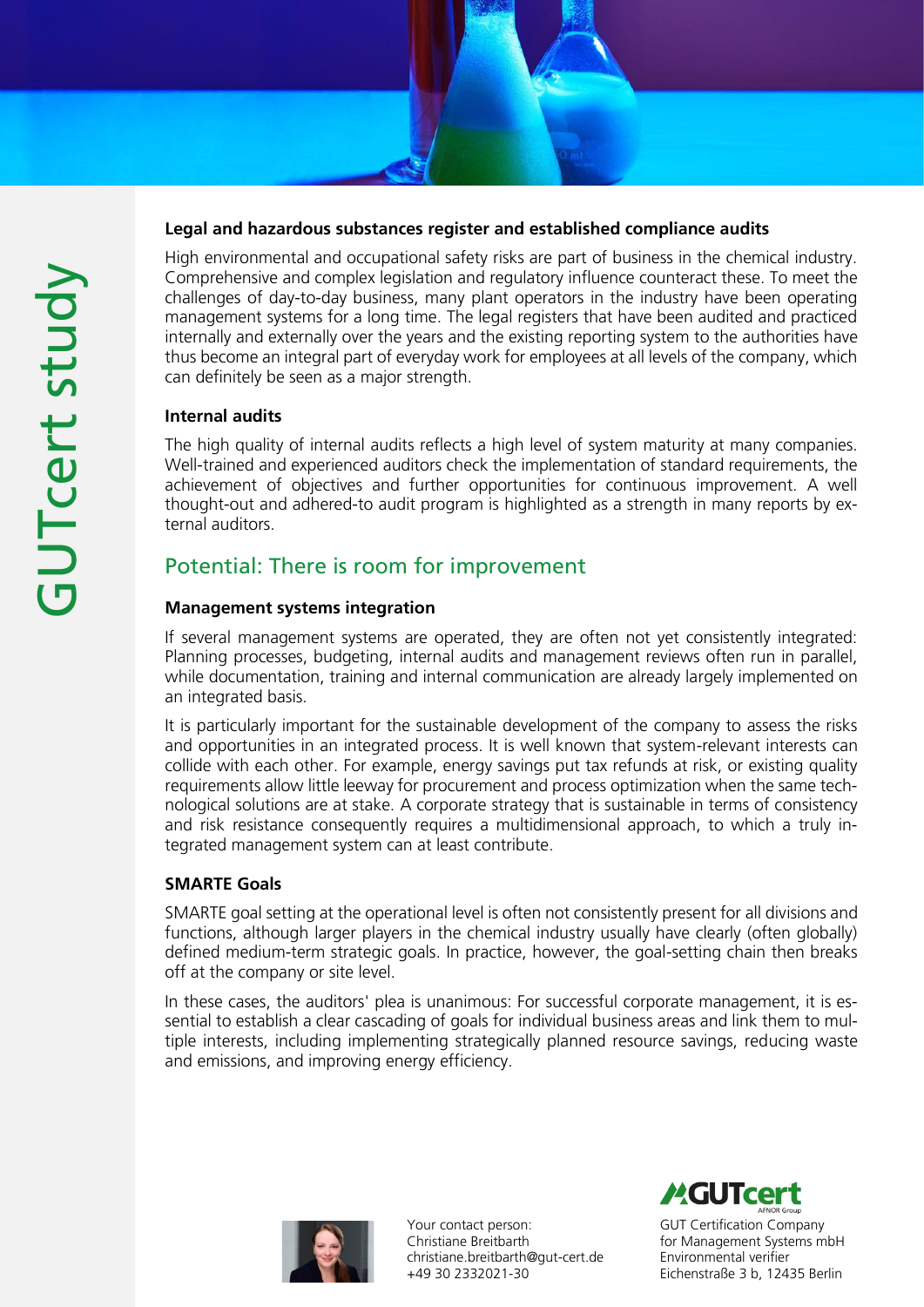

On the one hand, it is a matter of creating clarity for those responsible for management with regard to all upcoming tasks, and on the other hand, investment decisions: Because the selection of the essential topics and the associated investment decisions of the management are based primarily on business necessities, i.e., on the objective.

Considering that the willingness to invest is rather declining despite a global increase in demand for the industry's products, the SMART operational target for budgeting becomes even more important. According to Statista, the investment rate is 3.6% in 2018 vs. 5% in 2000 and 6.5% in 1990.

### Relatively few references to control metrics in QMS, EMS, and SGAMS.

If several management systems are audited externally, the audit reports usually write less about conclusions (notes, recommendations or deviations) on the corresponding key performance indicators in the case of quality, environmental or occupational safety systems than in the case of energy management.

This certainly does not mean different stringency when checking relevant key figures of the various management systems in the audits. On the contrary, compliance with legally defined or self-imposed limit values for environmental issues, occupational accidents and return rates or complaints is an indispensable part of every (relevant) audit. The difference with energy management (EnMS) is probably that for EnMS, since 2017, ISO 50003 and now the revised ISO 50001:2018 require a new methodology to demonstrate the actual improvement achieved in energy-related performance. The standard-compliant implementation in the industry is not trivial due to the technological complexity and takes time.

### EnMS - a special case?

The chemical industry is very energy-intensive, which historically gives EnMS a high priority. Companies often operate their own power plants to secure supplies and optimize costs. This was noted by the auditors:

- All reports show a high level of metrological coverage of SEUs, which is largely due to the requirements of ISO 50003 on metrological transparency as the basis for the certification audit. This makes it easier for companies to transition to the new ISO 50001:2018 with its corresponding requirements.
- As a rule, the verification in 2019 runs via the plausible, comprehensible presentation of the improvement in energy-related performance via individual measures. The kWh saved are verified in the audit and recorded in the report.
- $\blacktriangleright$  The majority of the evaluated audit reports show the greatest potential for improvement primarily in the definition of specific energy indicators and in the adjustment of energy bases that reflect the progress of the company under constantly changing conditions (order situation, use of raw materials and their quality, etc.).
- $\blacktriangleright$  However, in the definition of overriding energy indicators, which are primarily used for operational control and commercial monitoring, the product quantity remains the decisive factor. The reference for energy consumption in reporting, especially to management, is usually kWh of electricity, gas or (converted) steam per ton or kg. This reporting, which has been "stuck" over the years, should be



Your contact person: Christiane Breitbarth christiane.breitbarth@gut-cert.de +49 30 2332021-30